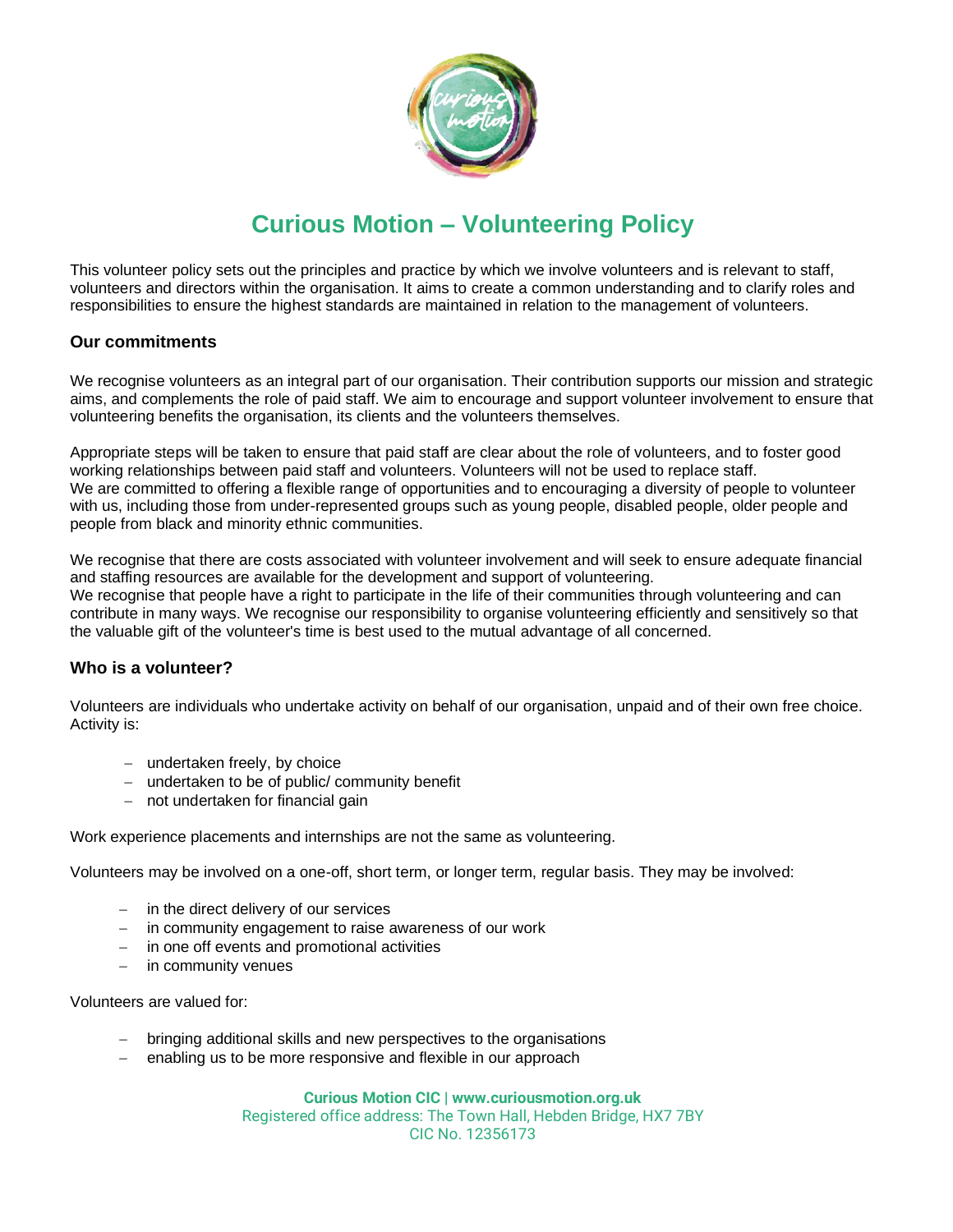- − championing our cause within the wider community
- − enhancing the quality of our work and of client experience
- − promoting the wellbeing of users of services, staff, local communities, and themselves.

# **Standards of good practice**

Our management practice is informed by the National Council for Voluntary Organisations (NCVO).

# **Roles and responsibilities**

A designated staff member has responsibility for the development and co-ordination of voluntary activity within the organisation, including volunteering policies and procedures and the welfare of volunteers.

All volunteers will have a designated staff member/ volunteer for guidance, support and supervision. Staff responsibilities for volunteers will be explicitly referred to in their job/ role description.

The volunteer role is based on trust and mutual understanding. There is no enforceable obligation, contractual or otherwise, for the volunteer to attend or to undertake particular tasks or for the organisation to provide continuing opportunities for voluntary involvement, provision of training or benefits.

However, there is a presumption of mutual support and reliability. Reciprocal expectations are acknowledged – both of what the organisation expects of volunteers and what volunteers expect of the organisation. The organisation expects volunteers:

- − to be reliable and honest
- to uphold the organisation's values and comply with organisational policies
- − to make the most of opportunities given, e.g. for training
- − to contribute positively to the aims of the organisation and avoid bringing the organisation into disrepute
- − to carry out tasks within agreed guidelines

#### Volunteers can expect:

- − to have clear information about what is and is not expected of them
- to receive adequate support and training
- − to be insured and to volunteer in a safe environment
- − to be treated with respect and in a non-discriminatory manner
- to receive out of pocket expenses
- − to have opportunities for personal development
- − to be recognised and appreciated
- to be able to say 'no' to anything which they consider to be unrealistic or unreasonable
- to know what to do if something goes wrong

# **Recruitment and selection**

Equal opportunities principles will be adhered to in recruiting volunteers. Opportunities will be widely promoted, so as to attract interest from different sectors of the community. Positive action to target recruitment may be used where appropriate. Online application is encouraged but non-digital methods of application are also available.

Information will be made available to those enquiring about volunteering, including written role descriptions which set out the nature and purpose of the volunteering role, key tasks, skills required and benefits. A risk assessment will be undertaken on all volunteer roles.

Recruitment will usually involve an informal interview, application form and the taking of references; the process will be defined and consistent for any given role - for example the recruitment process for regular volunteers and for volunteers for one off events will be tailored and may differ from one another.

> **Curious Motion CIC | www.curiousmotion.org.uk** Registered office address: The Town Hall, Hebden Bridge, HX7 7BY CIC No. 12356173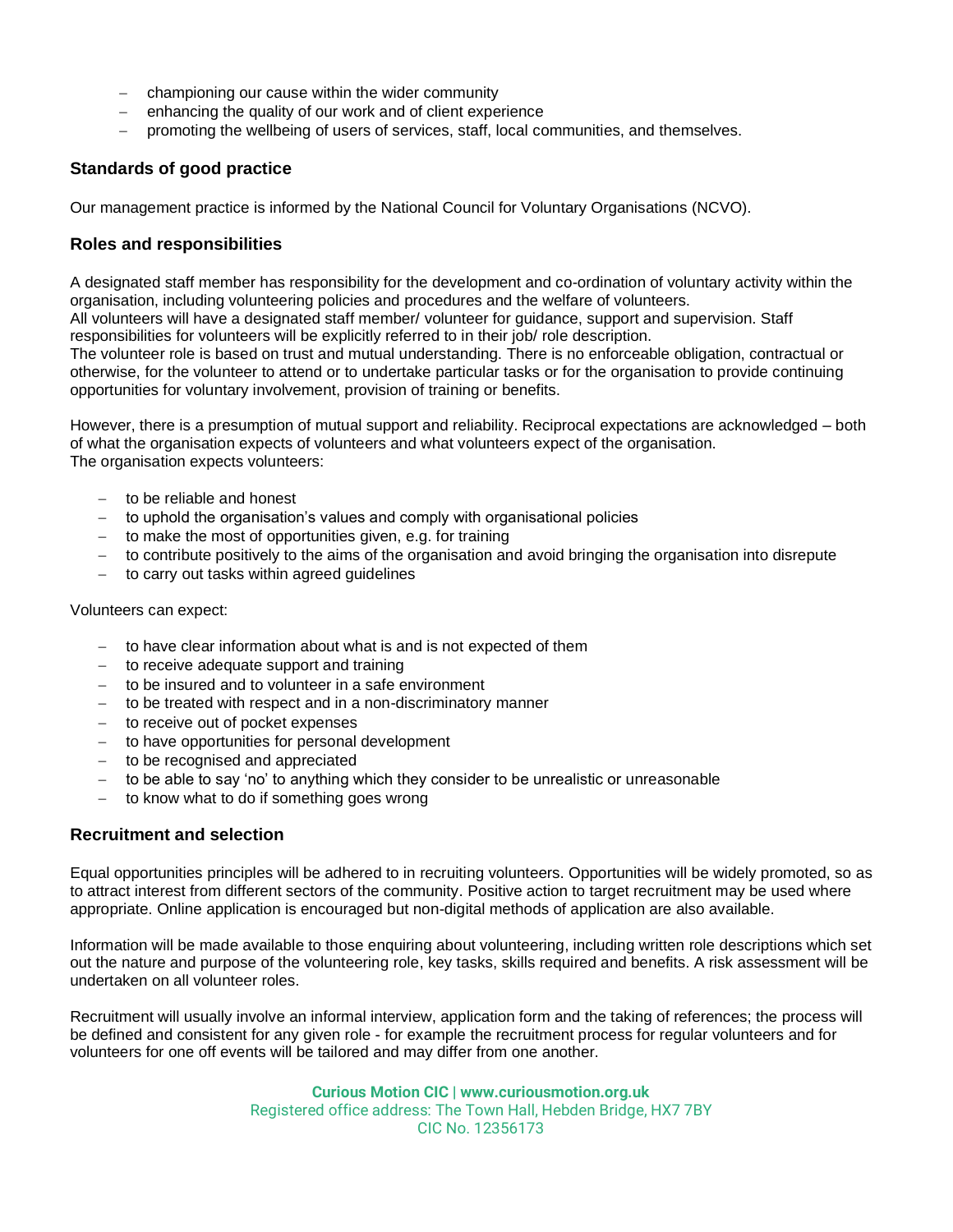Where applicants are not able to be placed in their preferred role, they will be provided with feedback and given the opportunity to discuss alternative volunteering roles, or signposted to local volunteering support.

For roles which involve care giving and/ or sustained and direct contact with children, young people or adults at risk, volunteers will be required to have a full enhanced DBS disclosure check, which will be arranged by the organisation. DBS disclosures are dealt with in the strictest confidence. A criminal record is not necessarily a bar to volunteering.

#### **Induction and training**

Volunteers will be given induction and training appropriate to the specific tasks to be undertaken.

#### **Support and supervision**

Volunteers will be offered support and supervision as appropriate and this is discussed during induction. Arrangements vary according to the volunteer and the role undertaken, and may include telephone support, group meetings or one to one reviews.

#### **Recognition**

Volunteers will be given the opportunity, where relevant, to share their views and opinions with the organisation's wider staff, at staff meetings etc.

Formal recognition of the contribution of volunteers is expressed through annual reports, website articles, social media, and during national campaigns such as Volunteers' Week.

#### **Dealing with problems**

The organisation aims to treat all volunteers fairly, objectively and consistently. It seeks to ensure that volunteers' views are heard, noted and acted upon promptly.

We will attempt to deal with any problems informally and at the earliest opportunity. All volunteers will have a named person to whom they can turn in the case of any difficulty.

Volunteers will be made aware of the organisation's complaints policy and how to use it. They will also be made aware of how inappropriate behaviour by volunteers will be addressed by the organisation.

#### **Expenses and Time**

Volunteers will be given clear information about what expenses can be claimed and how to make a claim.

We calculate the financial value of volunteer time on the following basis:

Professional services - £250 per day Skills based services - £125 per day Unskilled services - £50 per day

#### **Moving on**

When volunteers move on from volunteering with us they will be asked to provide feedback on the volunteering experience by way of an exit questionnaire. They will also be given the opportunity to discuss their responses to the questionnaire more fully.

Volunteers who have remained with the organisation for at least 3 months will have the right to request a reference. Volunteers will be supported to move on to other options.

> **Curious Motion CIC | www.curiousmotion.org.uk** Registered office address: The Town Hall, Hebden Bridge, HX7 7BY CIC No. 12356173